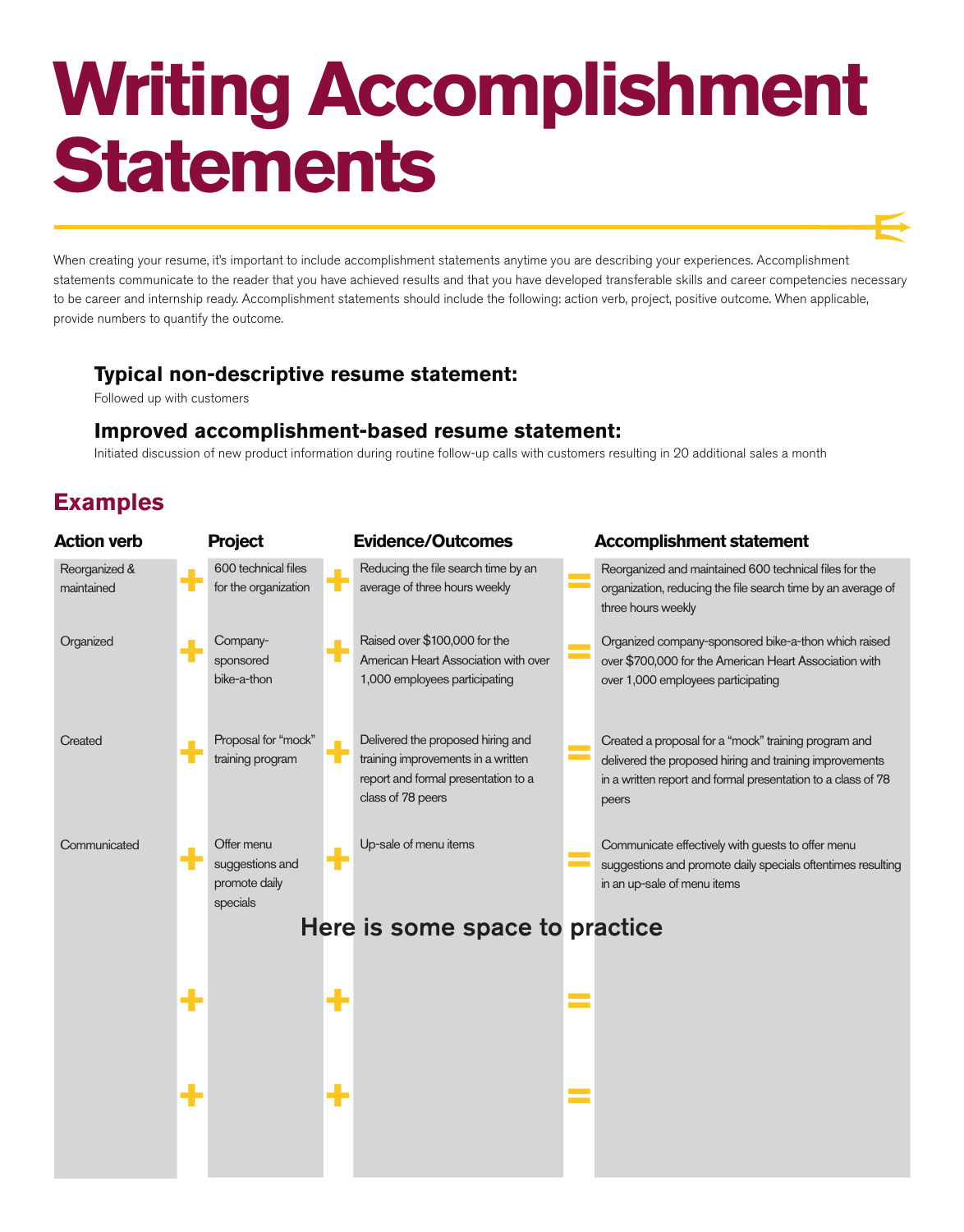# **Resume Action Verbs**

Matching your skills to what the employer is looking for is the best way to catch their attention. Use these action verbs to help you describe your educational and employment experiences. Ensure that you identify words that best match your background and the job description.

### **Communication/Interpersonal Skills**

assessed

conserved

estimated

planned

reduced

| addressed               | conveyed                                                | enlisted                  | judged                | participated             | responded          |
|-------------------------|---------------------------------------------------------|---------------------------|-----------------------|--------------------------|--------------------|
| advertised              | convinced                                               | explained                 | led                   | persuaded                | sold               |
| arbitrated              | corresponded                                            | expressed                 | lectured              | presented                | solicited          |
| arranged                | created                                                 | formulated                | listened              | promoted                 | specified          |
| articulated             | debated                                                 | furnished                 | manipulated           | proposed                 | spoke              |
| authored                | defined                                                 | helped                    | marketed              | publicized               | suggested          |
| clarified               | developed                                               | identified                | mediated              | read                     | summarized         |
|                         |                                                         |                           | moderated             |                          | synthesized        |
| collaborated            | directed                                                | incorporated              |                       | reasoned                 |                    |
| communicated            | discussed                                               | influenced                | motivated             | reconciled               | translated         |
| composed                | dispatched                                              | interacted                | merged                | recruited                | traveled           |
| condensed               | distinguished                                           | interpreted               | negotiated            | referred                 | wrote              |
| conferrred              | drafted                                                 | interviewed               | observed              | reinforced               |                    |
| consulted               | edited                                                  | involved                  | obtained              | reported                 |                    |
| contracted              | elicited                                                | joined                    | outlined              | resolved                 |                    |
| <b>Creative Skills</b>  | Coo                                                     |                           |                       |                          |                    |
| adapted                 | developed                                               | formulated                | integrated            | perceived                | solidified         |
| began                   | devised                                                 | founded                   | introduced            | performed                | solved             |
| combined                | directed                                                | generated                 | invented              | photographed             | synthesized        |
| composed                | displayed                                               | illustrated               | launched              | planned                  | visualized         |
|                         |                                                         |                           | memorized             |                          | wrote              |
| conceptualized          | drew                                                    | imagined                  |                       | published                |                    |
| condensed               | entertained                                             | imported                  | modeled               | revised                  |                    |
| created                 | established                                             | initiated                 | modified              | revitalized              |                    |
| customized              | explored                                                | innovated                 | originated            | shaped                   |                    |
| designed                | fashioned                                               | instituted                | painted               | shared                   |                    |
|                         | <b>Management/Leadership Skills <math>\Theta</math></b> |                           | $\triangle$<br>₹ō۶    |                          |                    |
|                         |                                                         |                           |                       |                          |                    |
| accentuated             | controlled                                              | established               | initiated             | performed                | salvaged           |
| administered            | converted                                               | evaluated                 | inspected             | planned                  | saved              |
| advanced                | coordinated                                             | executed                  | instituted            | presided                 | scheduled          |
| analyzed                | cut                                                     | expanded                  | led                   | prioritized              | secured            |
| appointed               | decided                                                 | generated                 | managed               | produced                 | selected           |
| approved                | delegated                                               | handled                   | merged                | recommended              | streamlined        |
| assigned                | developed                                               | headed                    | moderated             | recovered                | strengthened       |
| attained                | directed                                                | hired                     | motivated             | recruited                | supervised         |
| chaired                 | doubled                                                 | hosted                    |                       |                          | terminated         |
|                         |                                                         |                           | navigated             | reorganized              |                    |
| considered              | eliminated                                              | implemented               | organized             | replaced                 | troubleshot        |
| consolidated            | emphasized                                              | improved                  | originated            | restored                 |                    |
| contained<br>contracted | enforced<br>enhanced                                    | incorporated<br>increased | overhauled<br>oversaw | restructured<br>reviewed |                    |
|                         |                                                         |                           |                       |                          |                    |
| <b>Manual Skills</b>    | 69                                                      |                           |                       |                          |                    |
| assembled               | controlled                                              | handled                   | performed             | retooled                 | worked             |
| bound                   | drilled                                                 | lifted                    | set-up                | shipped                  |                    |
| bent                    | drove                                                   | moved                     | pulled                | skilled                  |                    |
| built                   | fed                                                     | operated                  | punched               | tended                   |                    |
|                         |                                                         | $\bullet$                 |                       |                          |                    |
|                         | $\bullet$<br><b>Data/Financial Skills</b>               |                           |                       |                          |                    |
| administered            | audited                                                 | corrected                 | extracted             | prepared                 | researched         |
| adjusted                | balanced                                                | decreased                 | forecasted            | programmed               | retrieved          |
| allocated               | budgeted                                                | detailed                  | managed               | projected                | solved             |
| analyzed<br>appraised   | calculated<br>computed                                  | determined<br>developed   | marketed<br>measured  | qualified<br>reconciled  | trimmed<br>yielded |